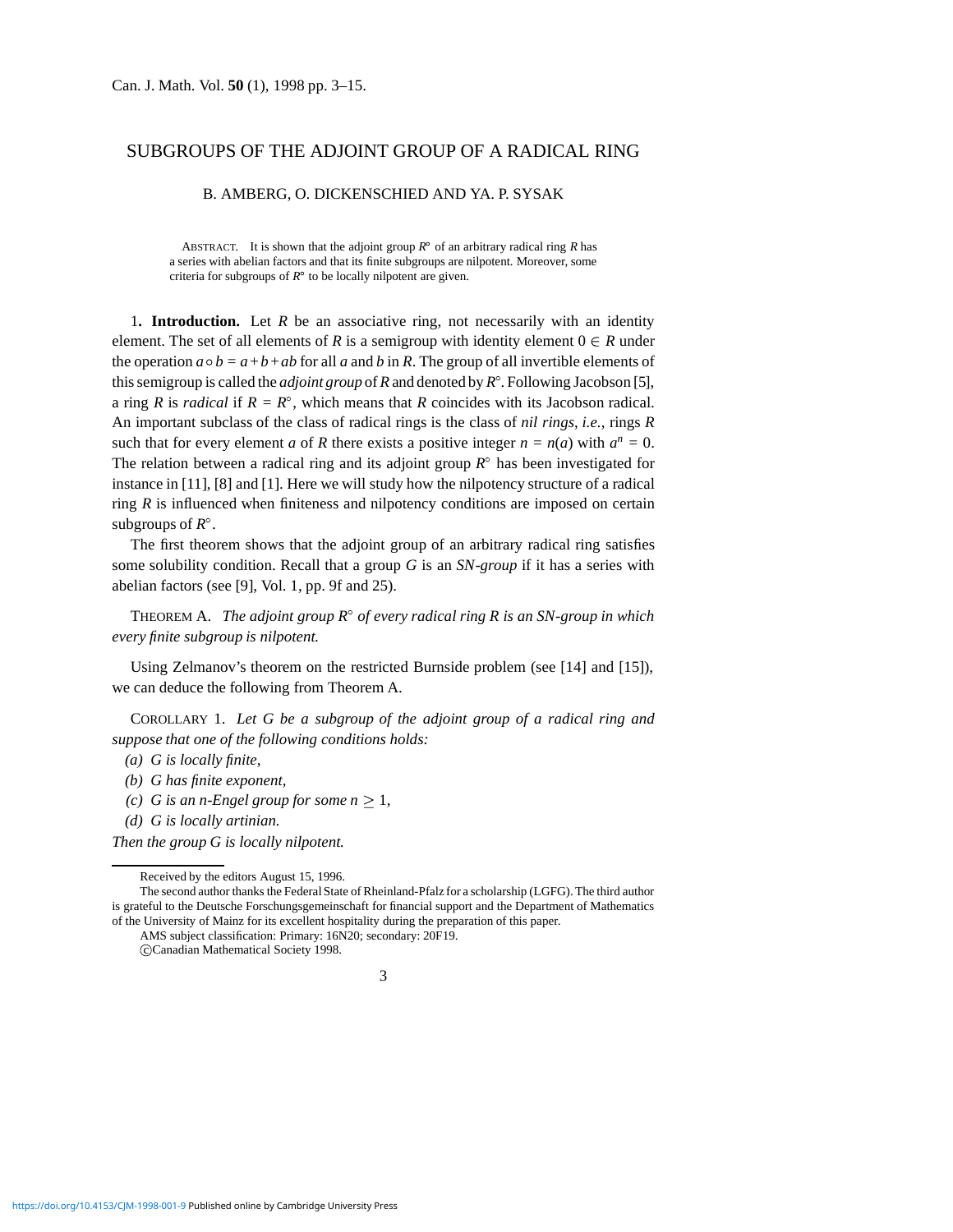Note that a locally noetherian subgroup of the adjoint group of a radical ring need not be locally nilpotent. This can be seen from an example of Neroslavskii [8] of a radical algebra *R* over the field with *p* elements ( $p > 2$ ) whose adjoint group  $R^{\circ}$  contains a polycyclic subgroup *G* isomorphic with the semi-direct product  $\langle a \rangle \ltimes \langle b \rangle$  of an infinite cyclic subgroup  $\langle a \rangle$  and a cyclic normal subgroup  $\langle b \rangle$  of order *p* with  $a^{-1}ba = b^2$ .

However, if a polycyclic subgroup *G* of the adjoint group of a radical ring *R* generates *R* as a ring, then *G* must be nilpotent. This follows from a theorem of Roseblade (see [10], Corollary 8.4.14) and is also contained in our next result. A group *G* is*strongly restrained* if there exists an integer *n* such that for every two elements  $x, y \in G$ , the subgroup  $\langle x^{\langle y \rangle} \rangle$ of *G* can be generated by *n* elements; see [6]. Obviously every polycyclic-by-finite group and every group with finite exponent is strongly restrained.

THEOREM B. Let G be a strongly restrained subgroup of the adjoint group  $R^{\circ}$  of a *finitely generated radical ring R. If G generates R as a ring, then the ring R and so also the group G are nilpotent.*

Let *x* and *y* be elements of a ring *R* and define  $[x, k y]$  by  $[x, 0 y] = x$  and  $[x, k+1 y] =$  $[[x, \, ky], y]$ , where  $[x, y] = xy - yx$  denotes the ring commutator. A ring *R* is an *Engel ring* if for every two elements  $x, y \in R$  there exists an integer  $k \ge 0$  such that  $[x, \chi y] = 0$ . Moreover, *R* is an *n*-*Engel ring* if  $[x, _n y] = 0$  for all  $x, y \in R$ .

COROLLARY 2. *The following conditions on the finitely generated radical ring R are equivalent.*

- *(1) R* is an *n*-Engel ring for some  $n \geq 1$ ,
- *(2) R is a nilpotent ring,*
- *(3)*  $R^{\circ}$  *is an n-Engel group for some n*  $\geq$  1*,*
- *(4)*  $R^{\circ}$  *is a nilpotent group.*

Theorem B and Corollary 2 do not hold in general when the ring *R* is not finitely generated, since even a commutative radical ring need not be nil. Also it was noted by Brown (see [4], remarks before Corollary 4.6), that a radical ring *R* is locally nilpotent if it is generated as a ring by a locally polycyclic subgroup of  $R^{\circ}$  with finite torsion-free rank. Note also that in statements (1) and (3) of Corollary 2, the *n*-Engel condition cannot be replaced by the Engel condition, as a well-known example of Golod shows (see for instance [10], Theorem 6.2.9).

Recall that the class  $E$  of *elementary amenable* groups (see [7]) is the smallest class of groups which

- (1) contains all abelian and all finite groups,
- (2) is extension closed,
- (3) is closed under direct unions.

It is easy to see that *E* contains every group whose finitely generated subgroups have an ascending series with locally finite or locally nilpotent factors.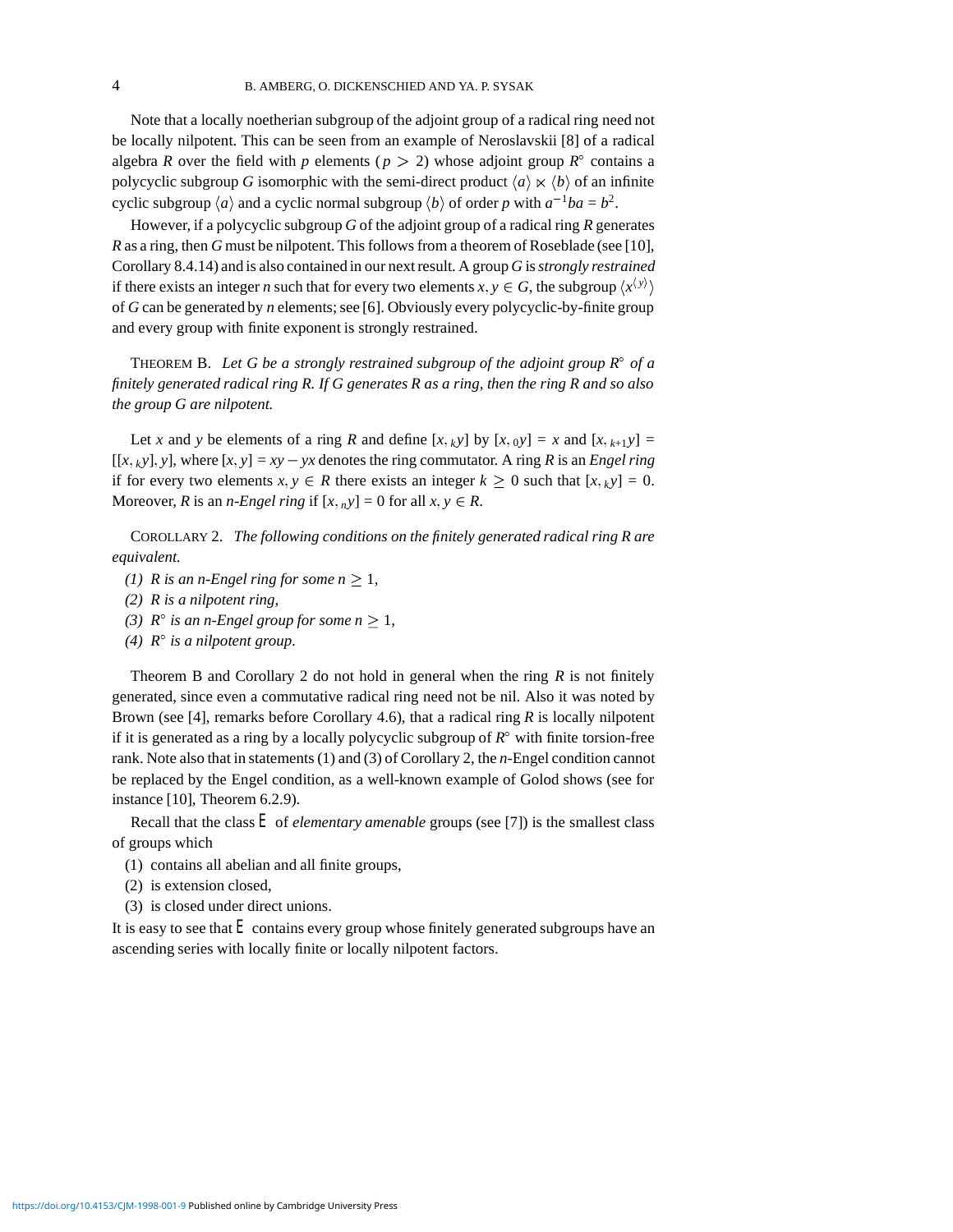THEOREM C. *Every elementary amenable subgroup of the adjoint group of a nil ring is locally nilpotent.*

Golod's example shows that for each integer  $r \geq 1$ , there exists a finitely generated non-nilpotent subgroup of the adjoint group of a nil ring in which every *r*-generator subgroup is nilpotent. The last theorem strengthens this result slightly. Indeed, for each  $r > 0$ , every finitely generated non-nilpotent subgroup of the adjoint group of a nil ring contains a non-nilpotent subgroup, which is finitely generated but not *r*-generated.

THEOREM D. *Let G be a subgroup of the adjoint group of a nil ring. If there exists an integer*  $r > 0$  *such that every finitely generated subgroup of G is r-generated or nilpotent, then the group G is locally nilpotent.*

Since every group with finite Prüfer rank satisfies the hypothesis of Theorem D, we obtain the following corollary, which can also be proved using a result of Wilson (see [13], Theorem 1).

COROLLARY 3. *Let G be a subgroup of the adjoint group of a nil ring.*

- (a) If every finitely generated subgroup of G has finite Prüfer rank, then G is locally *nilpotent.*
- *(b)* If there is an integer  $r > 0$  such that every two-generator subgroup of G has finite *Prüfer rank bounded by r, then G is locally nilpotent.*

The notation is standard and can for instance be found in [9], [5] and [10].

2**. General properties of the adjoint group of a radical ring.** The proof of Theorem A requires the following two lemmas, the first of which is due to Neroslavskii.

LEMMA 1 ([8], PROPOSITION 6). *Let R be a radical algebra over the field F.*

- *(a)* If F has characteristic zero, then the adjoint group  $R^{\circ}$  is torsion-free.
- *(b)* If F has prime characteristic p, then every element of finite order in  $\mathbb{R}^{\circ}$  is a *p-element.*

LEMMA 2. Let R be a radical ring such that  $\bigcap_n p^n R = 0$  for some prime p. Then every *periodic subgroup of the adjoint group R<sup>o</sup> of R is a p-group.* 

PROOF. Let *g* be an element of  $R^{\circ}$  with prime order *q*. There exists a minimal integer  $n > 0$  such that  $g \notin p^n R$ . Hence  $n > 0$  and  $g + p^n R$  has order *q* in the adjoint group of the ring  $p^{n-1}R/p^nR$ , which is obviously a radical algebra over the field with *p* elements. Thus  $q = p$  by Lemma 1, and the lemma is proved.

The following simple observation will be used without further reference. Let *G* be a subgroup of the adjoint group of the radical ring *R*. If *S* is a radical subring of *R* and *T* an ideal of *S*, then  $(G \cap S)/(G \cap T)$  is isomorphic with a subgroup of the adjoint group  $(S/T)$ ° of the ring  $S/T$ .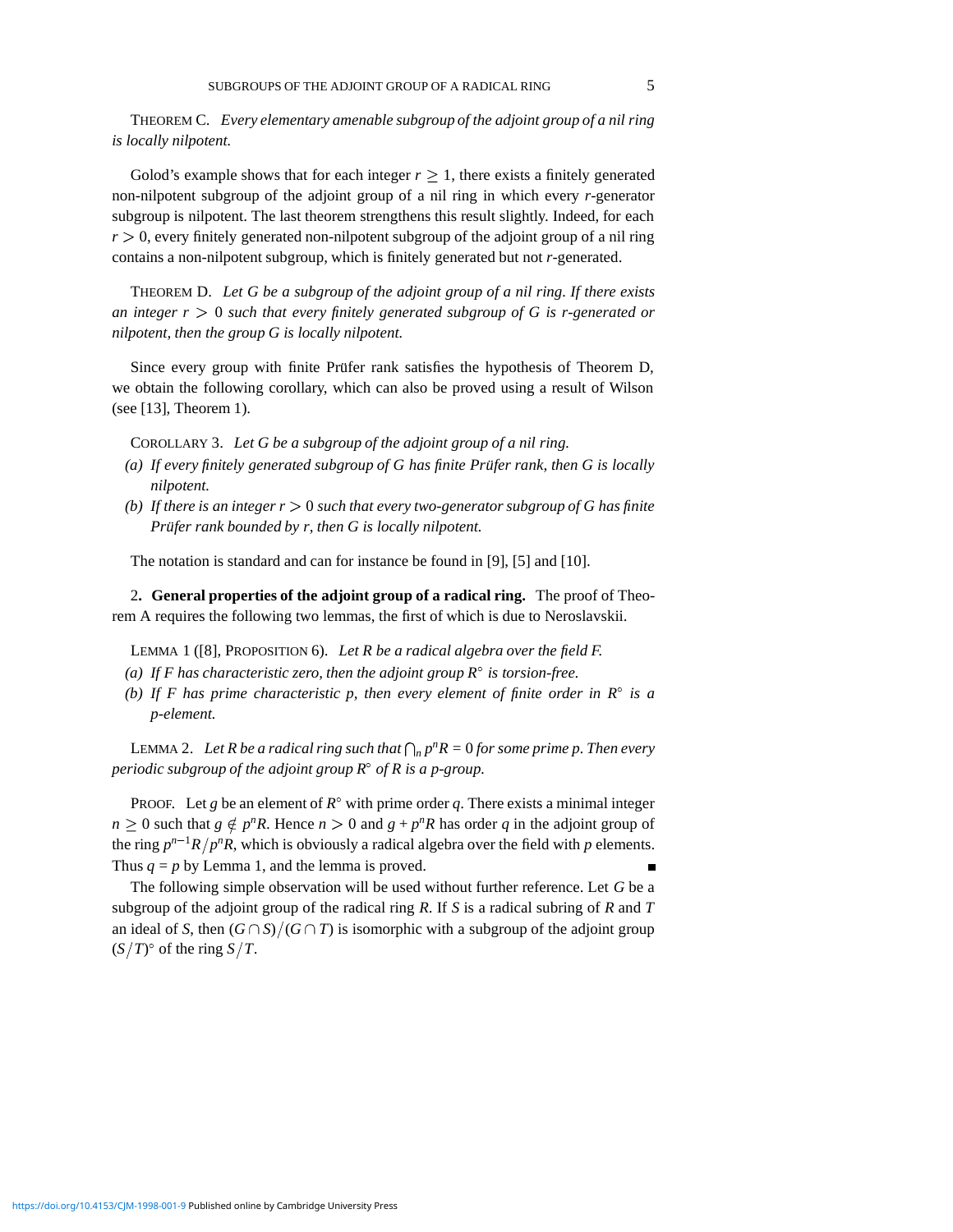PROOF OF THEOREM A. To prove the first assertion, consider *R* as a left *R*-module. We will use the notion of a series of left *R*-submodules defined in the same way as in [9], Vol. 1, pp. 9f for groups. It follows from Zorn's Lemma that the module *R* has a composition series, *i.e.*, a series with no proper refinement. Let  $T/S$  be a factor of this series. As a radical ring, *R* has no irreducible left *R*-modules; see [5], p. 9, Theorem 2. Thus  $R(T/S) = 0$ , and so  $RT \subseteq S$ . In particular *TS* as well as *ST* are contained in *S*. Hence *S* is a (two-sided) ideal of *T*. The left ideals *S* and *T* are both radical subrings of *R*. Since  $TT \subseteq S$ , the factor ring  $T/S$  has trivial multiplication and the factor group  $T^{\circ}/S^{\circ} \cong (T/S)^{\circ}$  is abelian. Thus every composition series of the module *R* forms a series of  $R^{\circ}$  with abelian factors, and  $R^{\circ}$  is an *SN*-group.

Assume there exist finite non-nilpotent subgroups of the adjoint group of a radical ring *R* and let *G* be such a group with minimal order. We may suppose that *R* is the radical join  $\langle G \rangle_{rad}$  of *G*, *i.e.*, the smallest radical subring of *R* which contains *G*. By Zorn's Lemma there exists an ideal *M* of *R*, which is maximal with respect to  $M \cap G = 0$ . The subgroup  $\bar{G} = \{g + M | g \in G\}$  of  $(R/M)^\circ$  is isomorphic with *G*. Passing to the factor ring  $R/M = \langle \bar{G} \rangle_{\text{rad}}$ , we may suppose that each non-trivial ideal of *R* intersects *G* non-trivially.

Assume that  $pR \neq R \neq qR$  for two different primes p and q. Then  $G \cap pR \neq G$  and  $G \cap qR \neq G$ . The choice of *G* implies that the groups  $G \cap pR$  and  $G \cap qR$  are both nilpotent. The factor group  $G/(G \cap pR)$  is isomorphic with a subgroup of the adjoint group of the radical algebra *R*/*pR* over the field with *p* elements. By Lemma 1,  $G/(G \cap pR)$  is a *p*group. Similarly  $G/(G \cap qR)$  is a *q*-group and hence  $G = (G \cap pR)(G \cap qR)$ . By Fitting's Theorem (see [9], part 1, p. 49, Theorem 2.18), *G* is nilpotent. This contradiction shows that there exists a prime *p* such that  $qR = R$  for all primes  $q \neq p$ .

We define a descending chain of ideals of *R* as follows:

$$
R_0 = R,
$$
  
\n
$$
R_{\alpha+1} = \bigcap_{n=1}^{\infty} p^n R_{\alpha}
$$
 for every ordinal  $\alpha$  and  
\n
$$
R_{\lambda} = \bigcap_{\alpha < \lambda} R_{\alpha}
$$
 for every limit ordinal  $\lambda$ .

Assume that there exists a prime  $q \neq p$  such that  $qR_\alpha \neq R_\alpha$  for some ordinal  $\alpha$  and let  $\alpha$ be minimal with this property. Clearly  $\alpha = \beta + 1$  for some ordinal  $\beta$ , and so

$$
R_{\alpha}=\bigcap_{n=1}^{\infty}p^nR_{\beta}.
$$

If  $a \in R_\alpha$ , then  $a = qb$  for some  $b \in R_\beta$ . For every  $n \in \mathbb{N}$ , there exist integers *u* and *v* such that  $uq + vp^n = 1$ . Hence

$$
b = uqb + vp^n b = ua + vp^n b \in p^n R_\beta
$$

for every  $n \in \mathbb{N}$ . Thus  $b \in R_\alpha$  and so  $qR_\alpha = R_\alpha$ . This contradiction shows that  $qR_\alpha = R_\alpha$ for every prime  $q \neq p$  and every ordinal  $\alpha$ .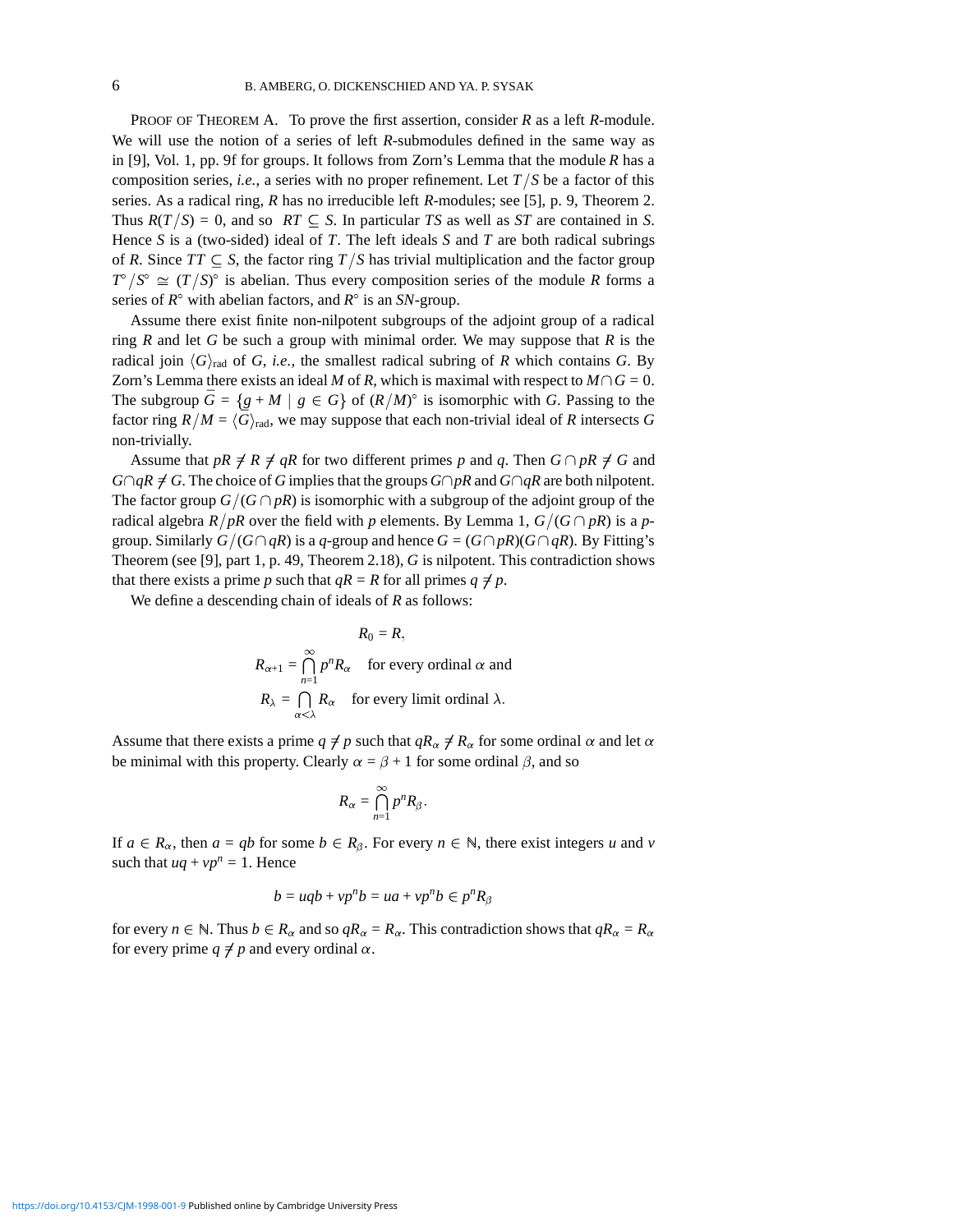Let  $S = \bigcap_{\alpha} R_{\alpha}$ . Then  $pS = S$ . Since also  $qS = S$  for every prime  $q \neq p$ , the additive group  $S^+$  of *S* is divisible. The torsion subgroup of  $S^+$  forms an ideal *T* of *R*, which is the ring-theoretical direct sum of its primary components. Assume that more than one of them is non-trivial. Then *T* can be written as the direct sum of two non-trivial ideals *T*<sub>1</sub> and *T*<sub>2</sub> of *R*. The intersection  $G \cap T_1$  is a non-trivial normal subgroup of *G*. Thus  $|G/(G \cap T_1)| < |G|$  and so the factor group  $G/(G \cap T_1)$  is nilpotent. Similarly  $G/(G \cap T_2)$ is nilpotent. As  $(G \cap T_1) \cap (G \cap T_2) = 0$ , the group *G* is isomorphic with a subgroup of the direct product of  $G/(G \cap T_1)$  and  $G/(G \cap T_2)$  and hence is also nilpotent. This contradiction shows that  $T^+$  is a *q*-group for some prime *q*.

Assume  $q \neq p$  and  $T \neq 0$ . If  $t \in T$ , then  $q^n t = 0$  for some  $n \in \mathbb{N}$ . As  $qR = R$ , every  $r \in R$  is of the form  $r = q^n s$  with  $s \in R$ . Therefore  $rt = 0$  and  $tr = 0$ , which shows that *T* is contained in the two-sided annihilator of *R*. Thus the non-trivial subgroup  $G \cap T$  is central in *G*. By the minimality of *G*, the factor group  $G/(G \cap T)$  and so *G* are nilpotent, a contradiction. Hence *T*<sup>+</sup> is a *p*-group.

As *pS* = *S*, it follows as above that *T* is contained in the two-sided annihilator of *S*. Thus  $G \cap T$  is a *p*-group. The group  $(S/T)^{+} = S^{+}/T^{+}$  is torsion-free and divisible, since  $S^+$  is divisible. Hence  $S/T$  can be considered as an algebra over the field of rationals, and so  $(S/T)^\circ$  is torsion-free by Lemma 1. This implies that  $G \cap S = G \cap T$ . Since every factor group  $(G \cap R_{\alpha})/(G \cap S)$  is a *p*-group by Lemma 2, the group  $G/(G \cap S)$  and so also *G* are *p*-groups, a contradiction. The theorem is proved.

PROOF OF COROLLARY 1. If (a) holds, the statement is trivial. Condition (b) implies (a), since every *SN*-group of finite exponent is locally finite; this can be seen in the same way as Theorem 7.16 of [9] by replacing Kostrikin's theorem by Zelmanov's theorem (see [14] and [15]). To deal with condition (c) note that every non-trivial finitely generated *SN*-group has a non-trivial finite epimorphic image. This implies that every *n*-Engel subgroup of the adjoint group of a radical ring is locally nilpotent by [6], Corollary 6 and Theorem A. Finally, condition (d) implies (a), since every artinian *SN*-group is soluble; see [9], part 1, p. 71, Corollary.  $\blacksquare$ 

## 3**. Finitely generated radical rings.**

PROOF OF THEOREM B. Since each of the finitely many generators of the ring *R* can be written in terms of finitely many elements of *G*, it follows that *R* is generated as a ring by a finitely generated subgroup *H* of *G*. The subgroup *H* is an *SN*-group by Theorem A. This implies that each non-trivial finitely generated subgroup of *H* has a non-trivial finite epimorphic image. Hence *H* is polycyclic-by-finite by [6], Theorem A. Let  $\Delta_{\mathbb{Z}}(H)$  be the augmentation ideal of the group ring  $\mathbb{Z}H$  and let the Z-linear map  $\alpha: \Delta_{\mathbb{Z}}(H) \longrightarrow R$  be defined by  $(h - 1)\alpha = h$ . Then  $\alpha$  is a ring epimorphism whose kernel *I* is an ideal of  $\mathbb{Z}$ *H*. Thus  $\Delta_{\mathbb{Z}}(H)/I$  is a radical ring, since it is isomorphic with *R*. Therefore  $\Delta_{\mathbb{Z}}(H)/I$  is the Jacobson radical of  $\mathbb{Z}H/I$ . By Roseblade's theorem, the Jacobson radical of every epimorphic image of  $\mathbb{Z}H$  is a nil ideal. Since  $\mathbb{Z}H$  is also noetherian (see [9], Vol. 1, p. 163, Corollary from Lemma 5.35) it follows from [10], Theorem 2.6.23, that  $\Delta_{\mathbb{Z}}(H)/I$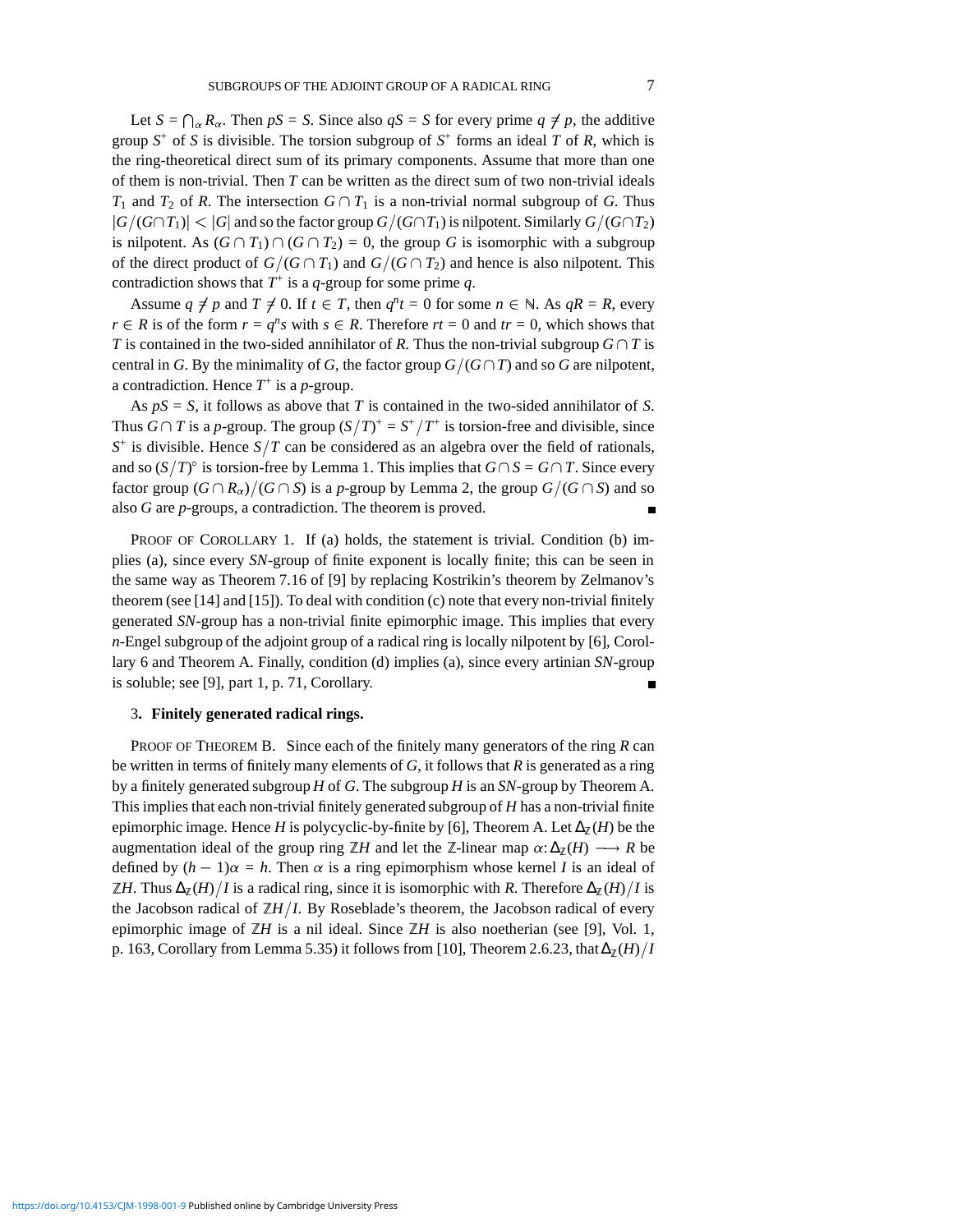is a nilpotent ring. Thus the ring *R* and so also the group *G* are nilpotent. The theorem is proved.

If *x* and *y* are elements of a ring *R* and  $k \geq 0$ , then it is easy to see that

(\*) 
$$
[x,_{k}y] = \sum_{i=0}^{k} (-1)^{i+1} {k \choose i} y^{i}xy^{k-i}.
$$

Recall that a ring *R* is called a *PI-ring* if it satisfies a polynomial identity with integer coefficients (see [10], Definition 6.1.2).

PROOF OF COROLLARY 2. If the ring *R* satisfies condition (1), then it is a *PI*-ring by the above formula  $(*)$ . Hence  $R$  is nilpotent by theorems of Amitsur-Procesi and Braun; see [10], Theorems 6.3.3 and 6.3.39. Thus (1) implies (2), and it follows immediately from  $(*)$  that (2) also implies (1). Moreover, it is obvious that (2) implies (4) and that (4) implies (3). It remains to show that (3) implies (2). Indeed, if  $R^{\circ}$  is an *n*-Engel group, it is strongly restrained (see [6], Lemma 1) and hence the ring *R* is nilpotent by Theorem B.

The ring of all rationals with even numerators and odd denominators is a radical ring in which no non-trivial finitely generated subring is radical. Hence Theorem B does not give information about arbitrary finitely generated subrings of a radical ring. However, more can be said for nil rings, because every subring of a nil ring is again nil. Moreover, it is easy to see that a radical ring is nil if each of its finitely generated subrings is radical. The following proposition gives another sufficient condition for a radical ring to be nil. We will need some definitions. If *R* is a radical ring, then its adjoint group  $R^{\circ}$  operates on its additive group  $R^+$  via the rule  $r^s = r + rs$  for all  $r \in R^+$  and  $s \in R^\circ$ . The semi-direct product  $G(R) = R^{\circ} \ltimes R^+$  is called the *associated group* of *R*. The "diagonal subgroup" *S* of *G*(*R*) gives rise to a so-called triple factorization

$$
G(R) = R^{\circ} \ltimes R^+ = S \ltimes R^+ = R^{\circ}S
$$

of *G*(*R*). This allows to use results on radical rings in order to study factorized groups, and vice versa; see [1] or Chapter 6.1 of [2].

PROPOSITION. *The radical ring R is nil if and only if every element of G*(*R*) *which is contained in R*<sup>+</sup> *is a right Engel element. In particular, if G*(*R*) *is an Engel group, then R is nil.*

**PROOF.** If r is an element of R, let  $r^+$  and  $r^{\circ}$  denote the corresponding elements of  $G(R)$  which are contained in  $R^+$  and  $R^{\circ}$ , respectively. By  $(x, y)$  we denote the commutator of *x* and *y* in the group  $G(R)$ , and write  $(x, y) = x$  and  $(x, k+1)y = (x, k)y$ ,  $y$  for all  $x, y \in G(R)$  and each  $k \ge 1$ . By induction on *k* we have  $(r^+, k^s) = (rs^k)^+$  for all  $r, s \in R$ and  $k \ge 1$ . For  $s = r$ , the proposition follows.

It seems unknown, whether the adjoint group of every nil ring is an Engel group.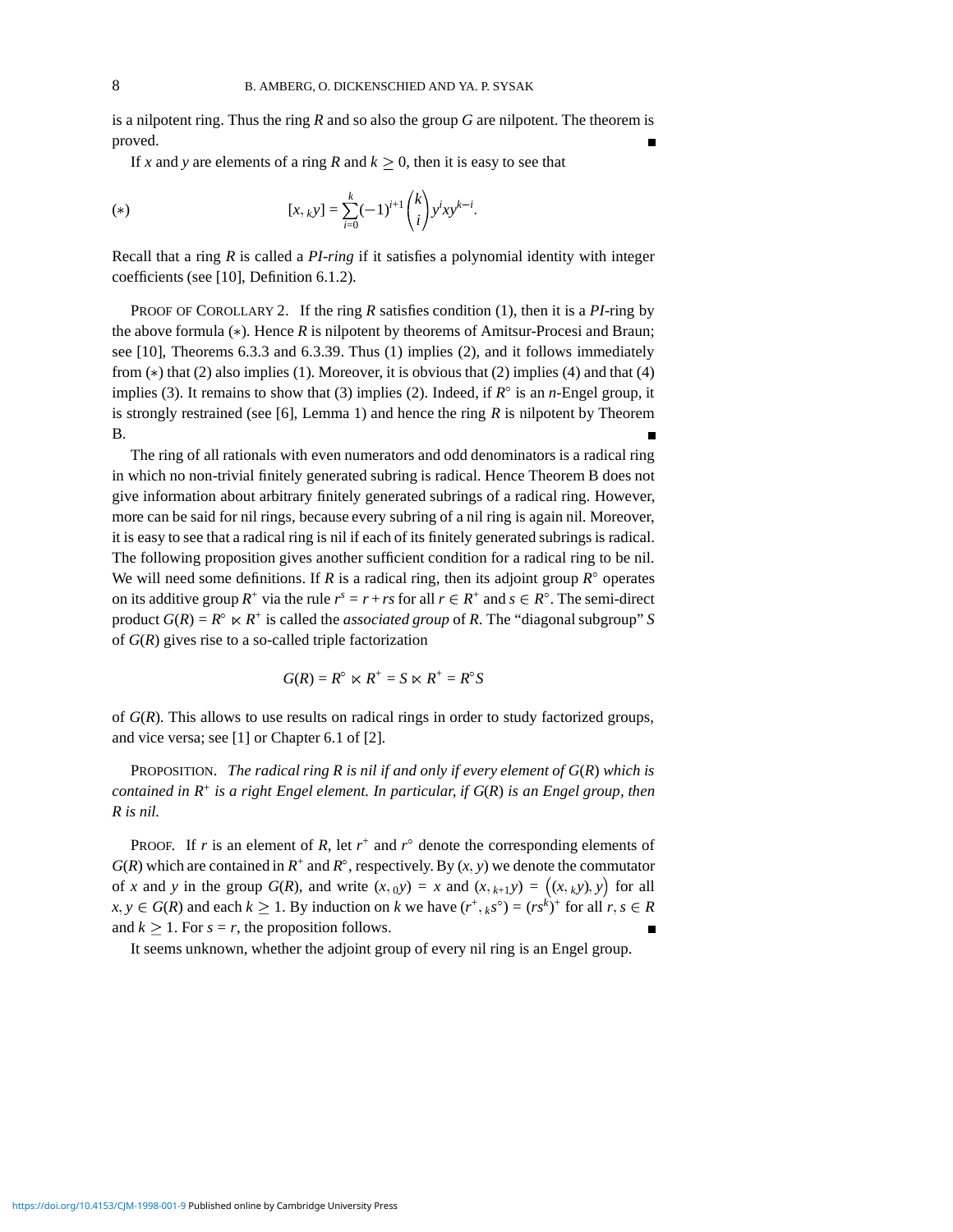4**. Elementary amenable groups.** It is clear that a maximal abelian subgroup of the adjoint group of a radical ring forms a radical subring. The next lemma implies a similar statement for every maximal locally nilpotent subgroup of the adjoint group of a nil ring.

LEMMA 3. Let R be a nil ring. If G is a locally nilpotent subgroup of  $R^{\circ}$ , the subring  $\langle G \rangle_{\text{rg}}$  *of R generated by G is locally nilpotent.* 

PROOF. If *H* is a finitely generated subgroup of *G*, then *H* is nilpotent and the subring  $\langle H \rangle$ <sub>rg</sub> of *R* is finitely generated. Therefore by Theorem B the ring  $\langle H \rangle$ <sub>rg</sub> is nilpotent. Thus  $\langle G \rangle_{\text{rg}}$  is a locally nilpotent ring.

Lemma 3 can also be proved without using Theorem B by induction on the nilpotency class of *H*, because the centre of *H* generates a nilpotent ideal in  $\langle H \rangle_{\text{re}}$ .

Combining Corollary 1 and Lemma 3 we obtain the following.

COROLLARY 4. *If the adjoint group of a nil ring R satisfies one of the conditions of Corollary 1, then the ring R is locally nilpotent.*

LEMMA 4. Let the ring R be generated by the subgroup G of  $R^\circ$ . If N is a normal *subgroup of G and S is the subring of R generated by N, then*  $I = SR + S$  *is an ideal of R. If in addition S is nilpotent, then I is a nilpotent ideal of R.*

PROOF. It is easy to see that *G* normalizes the adjoint group  $S^{\circ}$  of the subring *S* generated by *N*. Hence for every  $g \in G$  and every  $s \in S$ , there exists an element  $t \in S$ such that  $s \circ g = g \circ t$ . This implies that  $sg = gt + t - s \in gS + S$ . Thus  $Sg \subseteq gS + S$  for every  $g \in G$ , from which it follows that  $SR + S \subseteq RS + S$ , since R is generated by G. Similarly  $RS + S \subseteq SR + S$ . Hence

$$
I = SR + S = RS + S
$$

is an ideal of *R*.

By induction on *k* we obtain  $I^k = S^k R + S^k$  for every integer  $k \ge 1$ . Indeed

$$
I^{k+1} = (S^k R + S^k)(SR + S)
$$
  
=  $S^k(RS + S)R + S^k(RS + S)$   
=  $S^k(SR + S)R + S^k(SR + S)$   
=  $S^{k+1}R + S^{k+1}$ .

Therefore, if  $S^n = 0$ , then also  $I^n = S^n R + S^n = 0$ .

LEMMA 5. Let x and y be elements of a ring R with identity element 1. If  $y \in R^{\circ}$ , then

$$
\left\langle (1+y)^{-m}x(1+y)^m \mid m \ge 0 \right\rangle_{\text{rg}} = \left\langle (1+y)^{-m}[x,_{-m}y] \mid m \ge 0 \right\rangle_{\text{rg}}.
$$

*In particular, if*  $y^n = 0$  *for some*  $n \ge 1$ *, then the subring*  $\langle (1 + y)^{-m}x(1 + y)^m | m \ge 0 \rangle_{\text{rg}}$ *of R is generated by at most* 2*n elements.*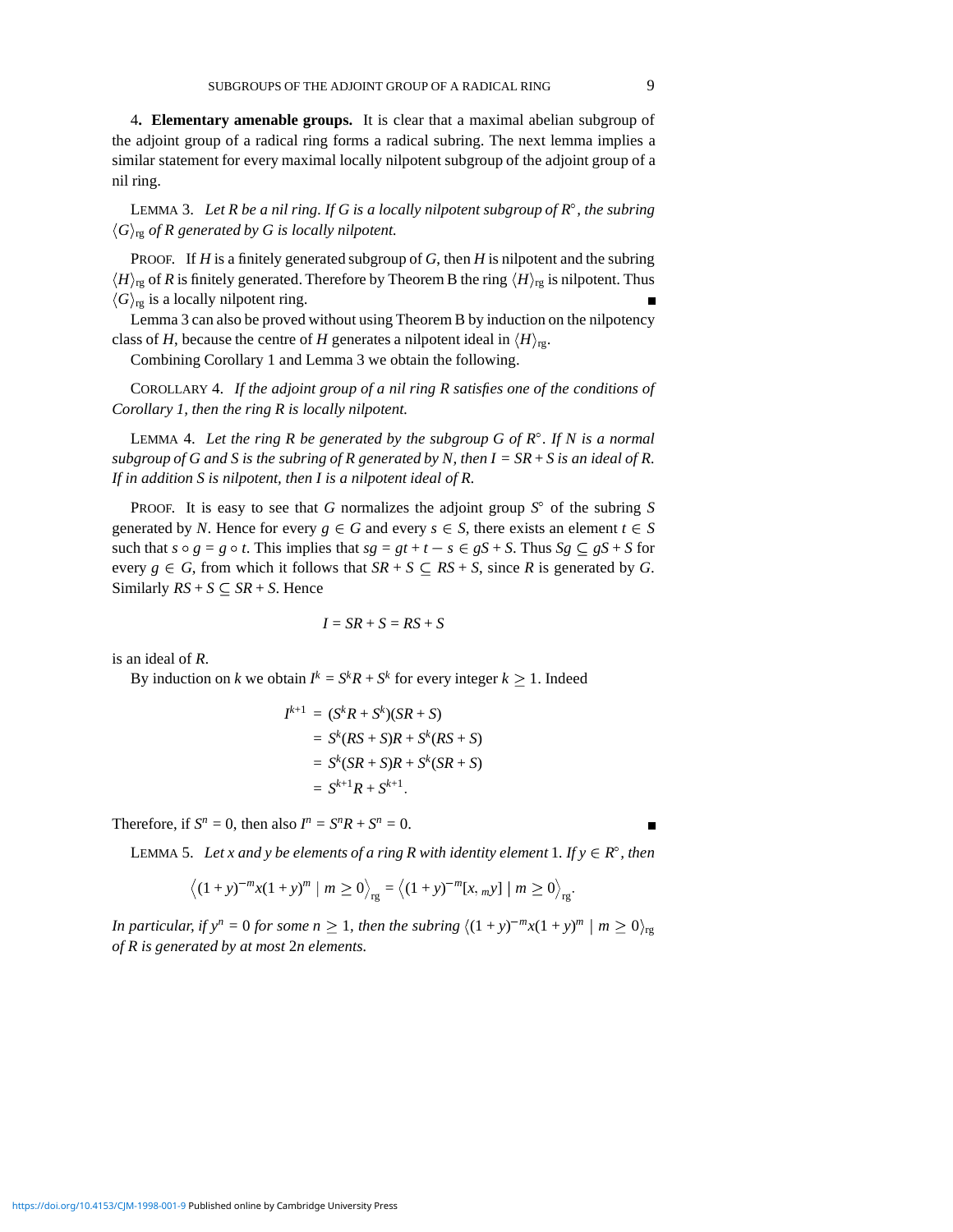**PROOF.** Put  $a_m = (1 + y)^{-m}x(1 + y)^m$  and  $b_m = (1 + y)^{-m}[x, m y]$  for every  $m \ge 0$ . It is easy to see that

$$
(1 + a)^{-1}b(1 + a) = b + (1 + a)^{-1}[b, a]
$$

for all  $a, b \in R$ . By induction,

$$
a_i = \sum_{j=0}^i \binom{i}{j} b_j
$$

for  $i \geq 0$ . Hence for  $m \geq 0$ , we have

$$
\langle a_0,\ldots,a_m\rangle_{\rm rg}=\langle b_0,\ldots,b_m\rangle_{\rm rg},
$$

which implies the first assertion. The second statement follows from  $(*)$ .

LEMMA 6. Let N be a locally nilpotent subgroup of the adjoint group  $R^{\circ}$  of a nil *ring R. If*  $x \in R^{\circ}$  *normalizes N, then the subgroup*  $\langle N, x \rangle_{\circ}$  *of*  $R^{\circ}$  *generated by*  $N \cup \{x\}$  *is locally nilpotent.*

PROOF. We will use a formal identity 1 for *R*. Clearly

$$
x' \circ y \circ x = (1+x)^{-1}y(1+x)
$$

for every  $y \in R$ . Hence the adjoint conjugation by x is an automorphism of the ring R. Thus *x* normalizes the adjoint group  $M^{\circ}$  of the subring  $M = \langle N \rangle_{\text{rg}}$  of *R*. Moreover, *M* is locally nilpotent by Lemma 3.

We will prove that  $\langle N, x \rangle_{\text{rg}}$  is a locally nilpotent ring. If *S* is a finitely generated subring of  $\langle N, x \rangle_{\text{rg}}$ , then *S* is contained in  $\langle K, x \rangle_{\text{rg}}$  for some finitely generated subring *K* of *M*. Hence it is sufficient to show that  $\langle K, x \rangle_{\text{rg}}$  is nilpotent. The subring

$$
L = \langle (1+x)^{-n} K(1+x)^n \mid n \ge 0 \rangle_{\text{rg}}
$$

of *R* is finitely generated by Lemma 5. As *x* normalizes  $M^{\circ}$  and *K* is contained in *M*, it follows that *L* is a subring of the locally nilpotent ring *M* and so is nilpotent. Clearly  $L^{\circ}$  is normalized by *x*, which means that  $L(1 + x) = (1 + x)L$ . Hence  $Lx \subseteq L + xL$  and it follows by induction that

$$
Lx^i \subseteq L + xL + x^2L + \dots + x^iL
$$

for every  $i \ge 1$ . Since  $x^{n+1} = 0$  for some  $n \ge 1$ , we have that

$$
\langle L, x \rangle_{\text{rg}} = \langle x \rangle_{\text{rg}} + L + xL + x^2L + \cdots + x^nL,
$$

where the additive group of  $\langle x \rangle_{\text{rg}}$  is finitely generated. As the additive group  $L^+$  of the finitely generated nilpotent ring *L* is also finitely generated, it follows that the additive group of the ring  $\langle L, x \rangle_{\text{rg}}$  is finitely generated. Thus  $\langle L, x \rangle_{\text{rg}}$  is nilpotent by [11]. In particular,  $\langle K, x \rangle_{\text{rg}}$  is nilpotent. This proves the lemma.  $\blacksquare$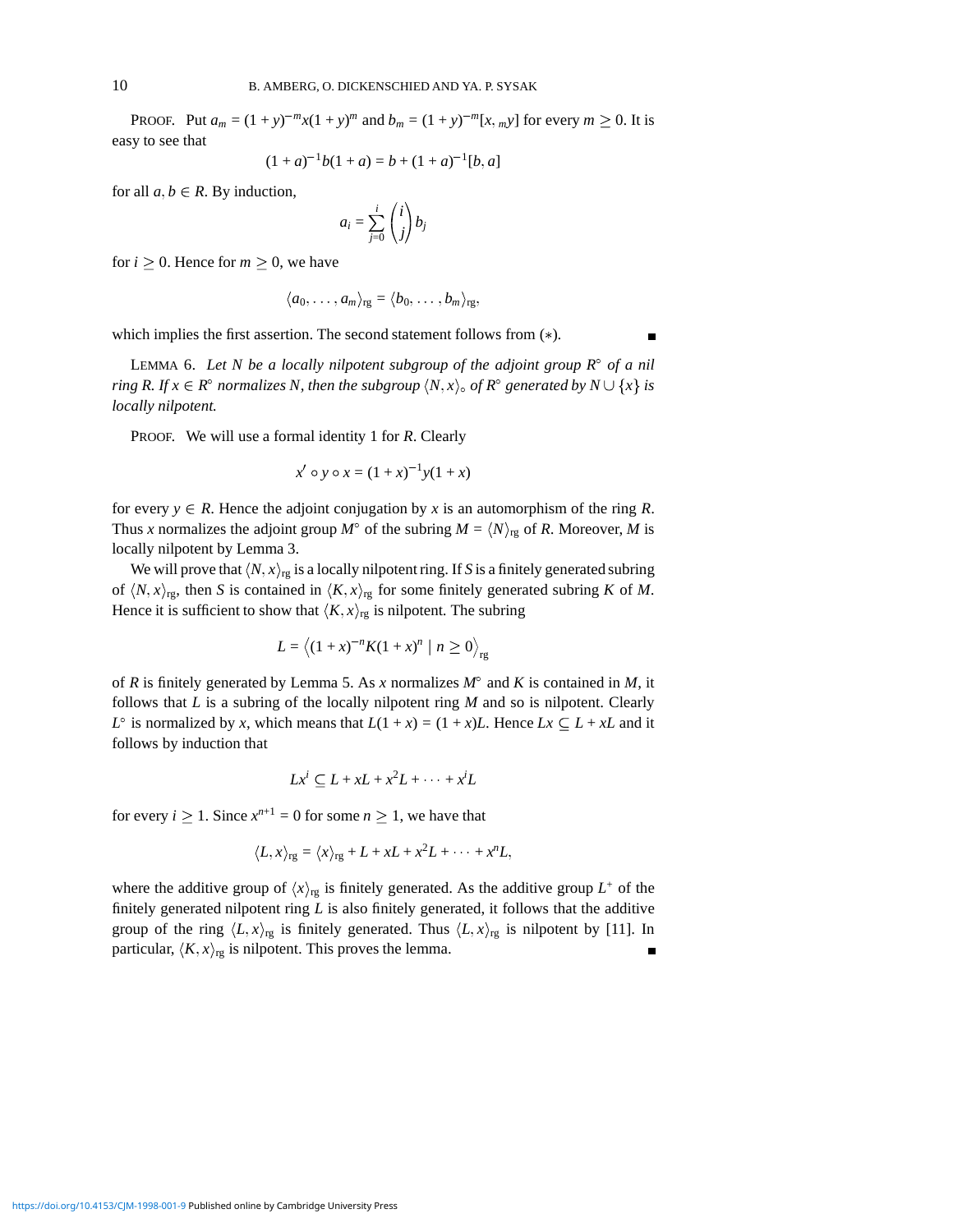To prove Theorem C we need the following characterization of the class*E* of elementary amenable groups. Let  $\mathfrak{X}_1$  denote the class of all finitely generated abelian-by-finite groups and let

$$
\mathcal{X}_0 = \{1\},
$$
  
\n
$$
\mathcal{X}_{\alpha+1} = (L\mathcal{X}_{\alpha})\mathcal{X}_1 \text{ for each ordinal } \alpha \text{ and}
$$
  
\n
$$
\mathcal{X}_{\lambda} = \bigcup_{\alpha < \lambda} \mathcal{X}_{\alpha} \text{ for each limit ordinal } \lambda.
$$

If  $\mathfrak{X} = \bigcup_{\alpha} \mathfrak{X}_{\alpha}$ , then we have the following.

LEMMA 7 ([7], LEMMA 3.1).

 $(a)$   $\mathfrak{X} = E$ .

*(b)* Each  $\mathfrak{X}_{\alpha}$  *is subgroup closed.* 

This lemma associates with every group  $G \in E$  the least ordinal  $\alpha$  such that  $G \in \mathfrak{X}_{\alpha}$ .

PROOF OF THEOREM C. By Lemma 7 it suffices to show that for every ordinal  $\alpha$ , each finitely generated  $\mathcal{X}_{\alpha}$ -subgroup of the adjoint group of the nil ring *R* is nilpotent. Assume that this is false, and let  $\alpha$  be the least ordinal for which there exists a counterexample  $G \in \mathcal{X}_{\alpha}$ . Then  $\alpha = \beta + 1$  for some ordinal  $\beta$ . Thus  $G \in \mathcal{X}_{\alpha} = (L\mathcal{X}_{\beta})\mathcal{X}_1$ , which means that *G* contains a normal subgroup  $H \in L\mathcal{X}_{\beta}$  such that the factor group  $G/H$  is abelian-by-finite. By the choice of  $\alpha$ , it follows that the group *H* is locally nilpotent, so that we may suppose that the ring  $R$  is generated by  $G$  and that  $H$  is the Hirsch-Plotkin radical of *G*.

Let  $F/H$  be the Hirsch-Plotkin radical of  $G/H$ . As  $G/H$  is finitely generated and abelian-by-finite, the subgroup  $F/H$  is nilpotent and has finite index in  $G/H$ . We claim that  $F = H$ . Indeed, for each element *x* of *F*, the subgroup  $V = \langle H, x \rangle$  of *G* generated by  $H \cup \{x\}$  is locally nilpotent by Lemma 6. On the other hand, the cyclic subgroup  $V/H$  is subnormal in  $G/H$ . It follows that the locally nilpotent subgroup *V* is subnormal in *G* and hence is contained in *H*; see [9], Theorem 2.31. Thus  $H = F$  has finite index in the finitely generated group *G*, and so is likewise finitely generated. As *H* is locally nilpotent, this implies that *H* is even nilpotent.

Let  $S = \langle H \rangle_{\text{rg}}$  be the subring of *R* generated by *H*. Then *S* is a finitely generated ring which is locally nilpotent by Lemma 3. It follows that *S* is nilpotent, and so  $I = SR + S$  is a nilpotent ideal of *R* by Lemma 4. Consider the factor ring  $R/I$ , which is generated by the subgroup  $\bar{G} = \{g + I \mid g \in G\}$  of  $(R/I)^\circ$ . As  $H \subseteq I$ , it follows that  $\bar{G}$  is an epimorphic image of the finite group  $G/H$ . Thus  $\bar{G}$  is a finite nilpotent group by Theorem A. As  $R/I$ is generated by  $\bar{G}$ , Lemma 3 implies that  $R/I$  is a nilpotent ring. Hence the ring  $R$  and so also the group *G* are nilpotent. This contradiction proves the theorem.

5**. Groups with finite Prufer rank and generalizations. ¨** The following result will play an essential role in the proof of Theorem D. Recall that the standard polynomial of degree *n* is given by

$$
S_n(x_1,\ldots,x_n)=\sum_{\pi\in Sym(n)}sgn(\pi)x_{1\pi}\ldots x_{n\pi}.
$$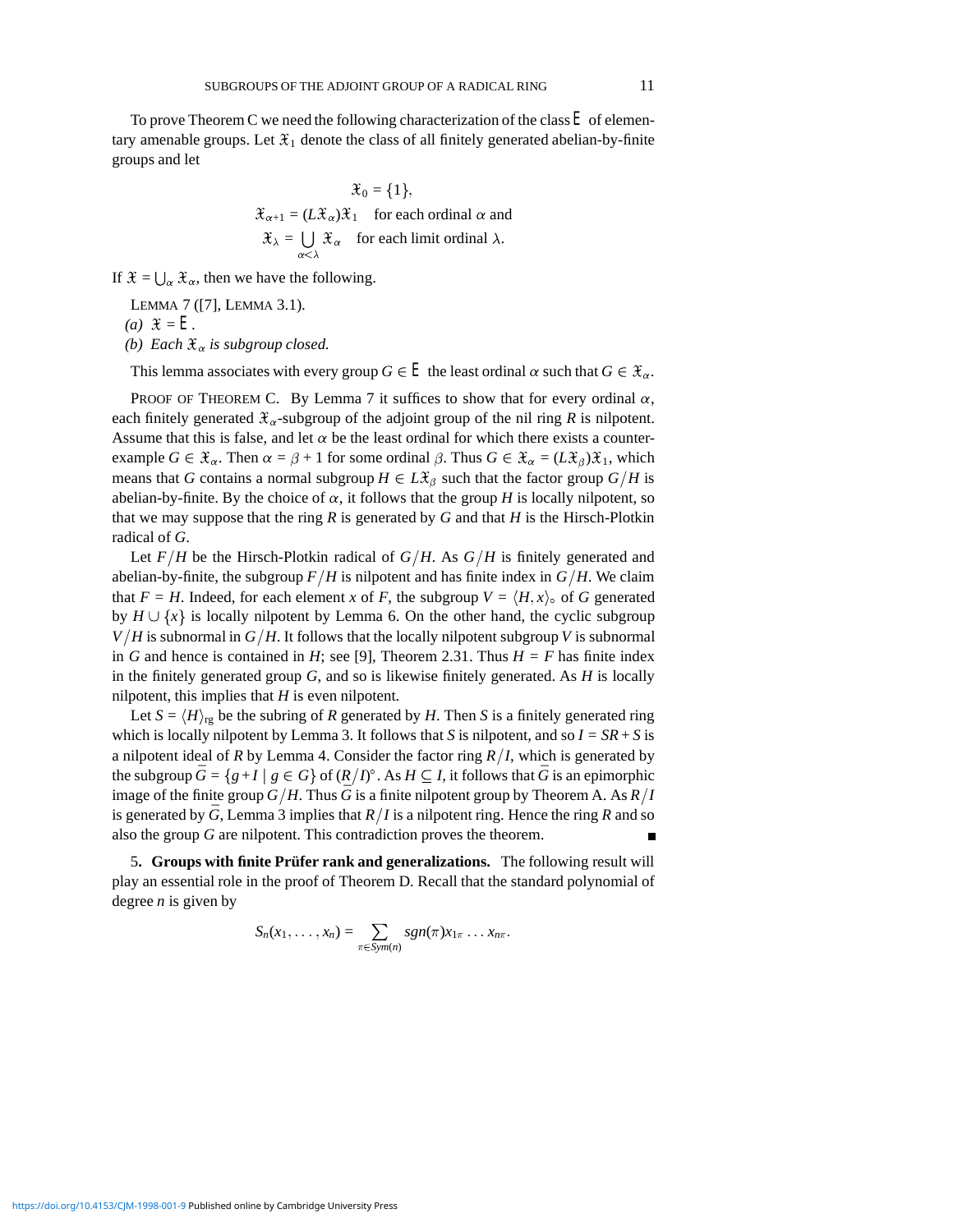PROPOSITION ([3], PROPOSITION). *Let A be an abelian group of finite Prüfer rank at most r. Then the endomorphism ring* End(*A*) *of A satisfies the standard polynomial identity of degree* 2*r.*

LEMMA 8. Let the group G be the cartesian product of nilpotent groups of finite Prüfer *rank bounded by some positive integer r. Then G has an abelian normal subgroup A such that the factor group*  $G/\overline{A}$  *is embedded in the group of units of a ring satisfying the standard polynomial identity of degree* 2*r.*

PROOF. Let *H* be a nilpotent group with Prüfer rank  $r(H) \leq r$ . If *A* is a maximal abelian normal subgroup of *H*, then  $C_H(A) = A$ ; see [9], Vol. 1, Lemma 2.19.1. Hence the factor group  $H/A$  can be embedded into the group of units  $\text{End}(A)^*$  of  $\text{End}(A)$ . By the preceding proposition  $\text{End}(A)$  satisfies the standard polynomial identity of degree  $2r$ , as  $r(A) \leq r$ .

Now let  $G = Cr_{i \in I}H_i$  be the cartesian product of the nilpotent groups  $H_i$  with  $r(H_i) \leq r$ . If  $A_i$  is a maximal abelian normal subgroup of  $H_i$  for each *i*, then  $A = Cr_{i \in I}A_i$  has the desired properties.

The next lemma is probably known.

LEMMA 9. *Let R be a ring with an identity element which satisfies a polynomial identity and G a finitely generated subgroup of the group R*<sup>æ</sup> *of units of R. If G has no non-abelian free subgroups, then G is hyperabelian-by-finite.*

PROOF. Note first that a ring *S* contains a non-trivial nilpotent ideal if and only if  $N(S) \neq 0$ , where  $N(S)$  is the set of all  $a \in S$  such that there exists some  $n = n(a) \in \mathbb{N}$ with  $(sa)^n = 0$  for every  $s \in S$ ; see Theorem 2.6.17 and Proposition 2.6.26 of [10]. It follows by transfinite induction that *R* has an ascending series of ideals  $J_\alpha$  with  $J_0 = 0$ such that the factor ring  $J_{\alpha+1}/J_{\alpha}$  is nilpotent for each ordinal  $\alpha$  and non-trivial whenever  $N(R/J_{\alpha}) \neq 0$ . There exists an ordinal  $\tau$  such that  $J = J_{\tau} = J_{\tau+1}$ , which implies that  $N(R/J) = 0$ . Thus by Theorem 6.1.26 of [10], the ring  $R/J$  is embedded in the ring of *n*  $\times$  *n* matrices over some commutative ring *K*. If  $H_{\alpha} = G \cap (1 + J_{\alpha})$  for every  $\alpha < \tau$ , we obtain that the  $H_{\alpha}$  form an ascending series of normal subgroups of *G* which finally reaches  $H = G \cap (1 + J)$  such that its factors  $H_{\alpha+1}/H_{\alpha}$  are nilpotent. Moreover,  $G/H$  is isomorphic with a subgroup of  $R^*(1 + J)$ . As the latter is embedded in GL(*n*, *K*), the group  $G/H$  is linear over the commutative ring *K*.

Assume that  $G/H$  contains a non-abelian free subgroup  $F/H$ . Then the extension *F* of *H* by  $F/H$  splits and thus *G* contains a subgroup isomorphic with  $F/H$ , a contradiction. Therefore  $G/H$  contains no non-abelian free subgroups. As  $G/H$  is finitely generated, we may suppose that the ring *K* is likewise finitely generated. It follows from [12], Theorem 13.31, that the group  $G/H$  is soluble-by-finite. Hence G is a hyperabelian-byfinite group.

The following two lemmas are perhaps of independent interest. The Hirsch number of the polycyclic group *G* will be denoted by  $r_0(G)$ . Moreover, for each  $n \geq 1$ , let *Gn* be the subgroup of *G* generated by all elements  $g^n$  with  $g \in G$  and *G'* the derived subgroup of *G*.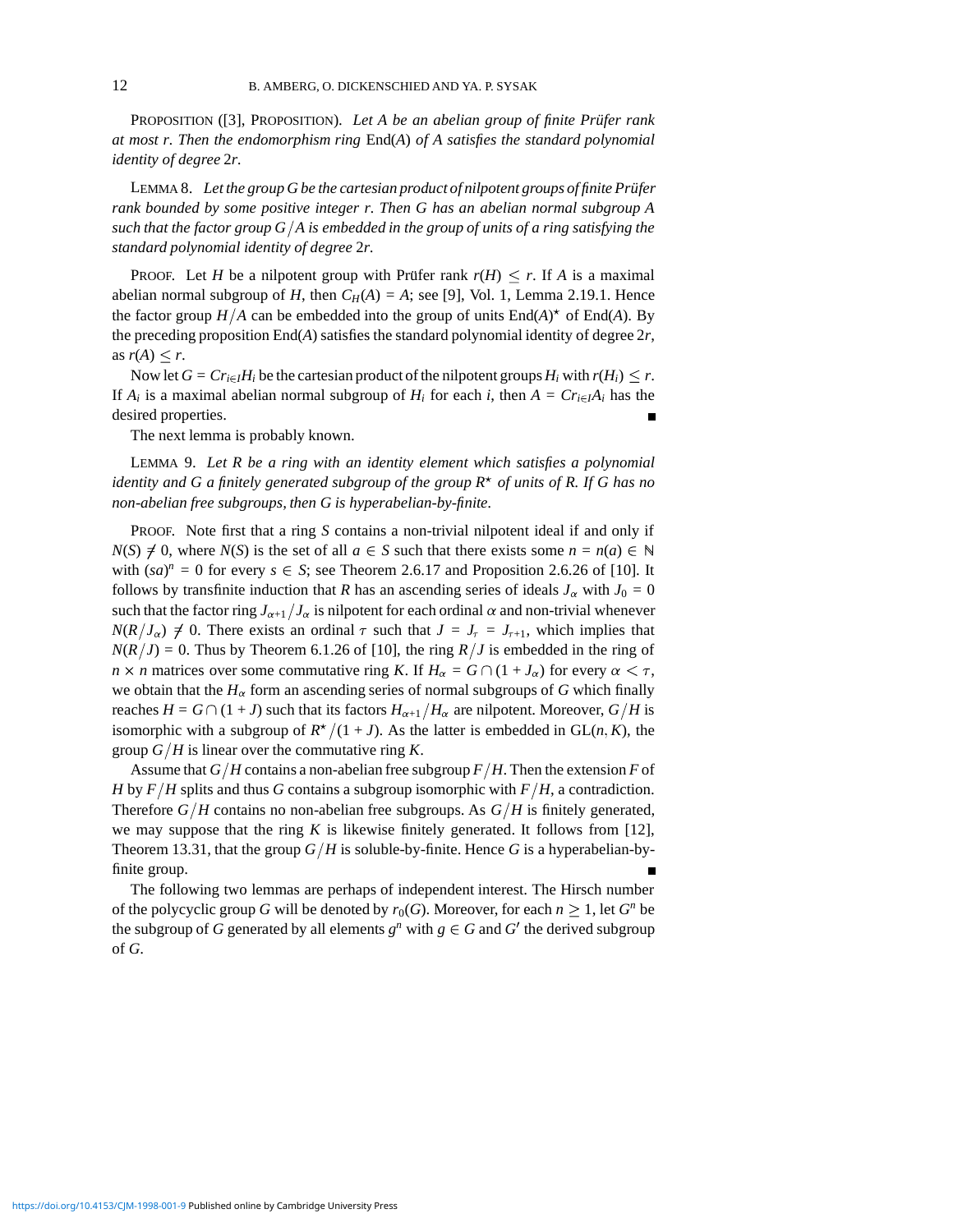LEMMA 10. *Let F be a finitely generated torsion-free nilpotent group.*

- (a) If  $p$  is a prime then F has a subgroup V such that  $V/V^{\prime}V^{p}$  is an elementary abelian *p*-group of rank  $r_0(F)$ .
- *(b)* If T is a finite nilpotent group, then  $r(T \times F) = r(T) + r(F)$ .

PROOF. It is well known that every finitely generated nilpotent group is polycyclic. Thus all subgroups of *F* are finitely generated. For each such subgroup *U* of *F* let *d*(*U*) denote the minimal number of generators of *U*. We will prove (a) by induction on  $r = r_0(F)$ , the result being clear if  $r = 0$ . Suppose now that  $r \ge 1$ . Then *F* has a normal subgroup  $F_1$  with  $r_0(F_1) = r - 1$  such that the factor group  $F/F_1$  is infinite cyclic. Thus  $F = \langle f \rangle \ltimes F_1$  for some element *f* of *F*. By induction,  $F_1$  has a subgroup *W* such that  $W/W'W^p$  has rank  $r-1$ . It follows from a theorem of Glushkov (see [9], part 2, p. 140) that

$$
r_0(F_1) \ge r_0(W) = r(W) \ge r(W/W'W^p) = r_0(F_1).
$$

So  $r_0(F_1) = r_0(W)$ , which means that *W* and hence also *W'WP* have finite index in  $F_1$ . As the finitely generated group  $F_1$  has only finitely many subgroups of index  $|F_1 : W'W^p|$ , the characteristic core  $C = \bigcap \{(W'W^p)\alpha \mid \alpha \in Aut(F_1)\}$  of  $W'W^p$  in  $F_1$  is a characteristic subgroup of finite index in  $F_1$ . Thus  $f$  induces an automorphism of the finite factor group  $F_1/C$ . Therefore some power  $g = f^n$  of f centralizes  $F_1/C$ , which implies that  $[W, g] \subseteq [F_1, g] \subseteq W'W^p$ . Thus if *V* is the subgroup of *F* generated by *W* and *g*, then  $W'W^p$  is a normal subgroup of *V* and  $V/W'W^p$  is the direct product of the elementary abelian *p*-group  $W/W'W^p$  of rank  $r-1$  and the infinite cyclic group generated by  $\bar{g} = gW'W^p$ . It follows that *V* has a normal subgroup *N* such that *V*/*N* is an elementary abelian *p*-group of rank *r*. Hence the rank of  $V/V'V^p$  is at least *r*, while on the other hand Glushkov's theorem implies that the rank of  $V/V'V^p$  is at most  $r(F) = r_0(F) = r$ . Hence part (a) is proved.

To prove (b) let  $T_1$  be a subgroup of *T* such that  $r(T) = d(T_1)$ . If  $\overline{T_1} = T_1/T_1'$ , then it is easy to see that  $d(T_1) = d(\overline{T_1})$ . As  $\overline{T_1}$  is a finite abelian group, we have  $r(T) = d(\overline{T_1}) = d((\overline{T_1})_p)$  for some prime *p*, where  $(\overline{T_1})_p$  denotes the primary *p*-component of  $\overline{T_1}$ . Thus *T* has an elementary abelian *p*-section of rank  $r(T)$ , while *F* has an elementary abelian *p*-section of rank  $r_0(F) = r(F)$  by (a). Therefore  $T \times F$  has an elementary abelian *p*-section of rank  $r(T) + r(F)$ , which shows that  $r(T \times F) \ge r(T) + r(F)$ . As clearly also  $r(T \times F) \le r(T) + r(F)$ , the lemma is proved.

LEMMA 11. *Let G be a finitely generated nilpotent group and r a positive integer. If every subgroup of finite index in G is an r-generator group, then the Prüfer rank of G does not exceed r.*

PROOF. Clearly the maximal periodic normal subgroup *T* of *G* is finite and the factor group *G* $/T$  is torsion-free. We will first show that  $r(G) = r(T) + r_0(G)$ .

As a polycyclic group, *G* has a torsion-free normal subgroup *F* of finite index. Since *T* $\cap$ *F* = 1, we have *r*(*G*)  $\geq$  *r*(*T* $\times$ *F*) = *r*(*T*)+*r*(*F*) by Lemma 10. It follows from Glushkov's theorem and the finiteness of  $G/F$  that  $r(F) = r_0(F) = r_0(G)$ . Hence  $r(G) \ge r(T) + r_0(G)$ .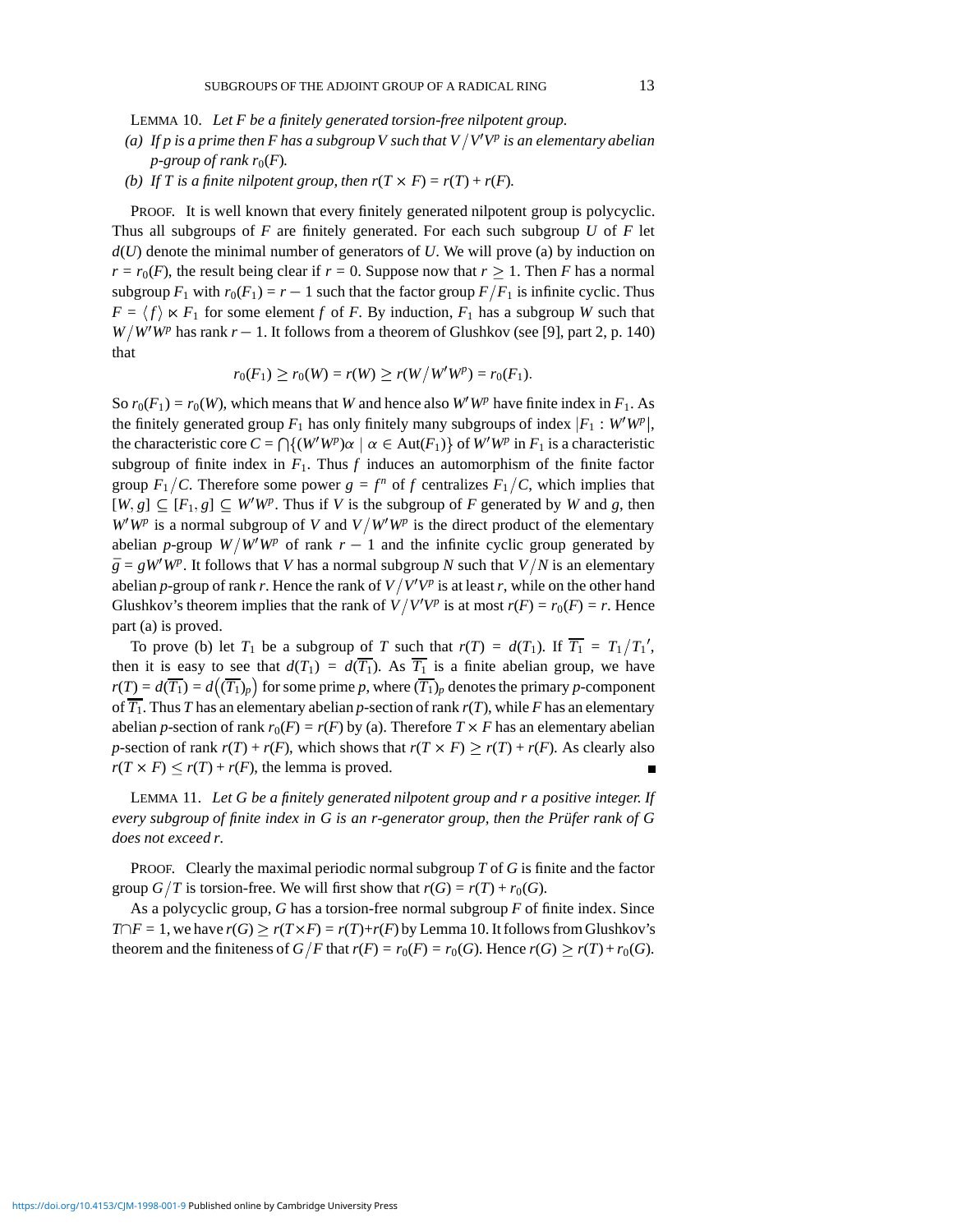On the other hand, we have  $r(G) \le r(T) + r(G/T)$ , where  $r(G/T) = r_0(G/T) = r_0(G)$ , since  $G/T$  is torsion-free. Thus  $r(G) = r(T) + r_0(G)$ .

Let *U* be a subgroup of *G* such that  $d(U) = r(G)$ . Then  $T \cap U$  is the maximal periodic normal subgroup of *U*. By the above equation, we obtain  $r(U) = r(T \cap U) + r_0(U)$  as well as  $r(U) = d(U) = r(G) = r(T) + r_0(G)$ . As  $r(T \cap U) \le r(T)$  and  $r_0(U) \le r_0(G)$ , this implies  $r_0(U) = r_0(G)$ . Hence *U* must have finite index in *G* and thus  $r(G) = d(U) \leq r$ . The lemma is proved.

LEMMA 12. *Let R be a residually nilpotent ring and G a subgroup of R, in which every finitely generated non-nilpotent subgroup is an r-generator group for some fixed*  $r > 0$ . Then G is elementary amenable.

PROOF. If  $G_n = G \cap R^n$  for each *n*, then we have  $\bigcap_n G_n = 0$ , since *R* is a residually nilpotent ring. As each factor group  $G/G_n$  is isomorphic with a subgroup of the nilpotent group  $(R/R^n)$ <sup>°</sup>, it follows that the group *G* is residually nilpotent.

In order to prove that  $G \in E$ , it suffices to show that  $U \in E$  for every *r*-generator subgroup *U* of *G*, since every nilpotent group is elementary amenable. Therefore we may suppose that *G* is an *r*-generator group.

If there is an  $n \in \mathbb{N}$  such that  $G/G_n$  contains a subgroup  $H/G_n$  of finite index which is not an *r*-generator group, then *H* is finitely generated but not an *r*-generator group. Thus *H* is nilpotent by hypothesis, which implies that *G* is nilpotent-by-finite and in particular  $G \in E$ .

Hence we may suppose that for each  $n \in \mathbb{N}$ , every subgroup of finite index in the group  $G/G_n$  is an *r*-generator group. By Lemma 11, the Prüfer ranks of the groups  $G/G_n$  are bounded by *r*. As *G* can be embedded into the cartesian product of the factor groups  $G/G_n$ , Lemma 8 implies that *G* has an abelian normal subgroup *A* such that  $G/A$  is embedded into the group of units of a ring satisfying a polynomial identity. Let  $H/A = \langle h_1A, \ldots, h_kA \rangle$  be a finitely generated non-nilpotent subgroup of  $G/A$ . Then  $H/A = XA/A$  for the finitely generated subgroup  $X = \langle h_1, \ldots, h_k \rangle$ , which cannot be nilpotent, since it has  $H/A$  as an epimorphic image. Thus *X* and so also  $H/A$  are *r*generator groups. It follows that the hypothesis of the lemma carries over from the group *G* to its epimorphic image  $G/A$ . In particular,  $G/A$  has no non-abelian free subgroups. It follows from Lemma 9 that  $G/\overline{A}$  and hence also  $G$  are hyperabelian-by-finite. Therefore *G* is elementary amenable and the lemma is proved.

PROOF OF THEOREM D. Of course we may suppose that *G* is finitely generated and that it generates the ring *R*. We will show that the ring *R* is nilpotent. Consider the ideal  $R^{\omega} = \bigcap_{n \in \mathbb{N}} R^n$  of *R*. Then  $R/R^{\omega}$  is a residually nilpotent ring which is generated by the group  $\bar{G} = \{g + R^{\omega} \mid g \in G\}$ , in which every finitely generated non-nilpotent subgroup is an  $r$ -generator group. By Lemma 12, the group  $G$  is elementary amenable and thus locally nilpotent by Theorem C. Hence  $R/R^{\omega}$  is a locally nilpotent ring by Lemma 3. As *R* is generated by any finite set of generators of *G*, the ring  $R/R^{\omega}$  is even nilpotent. Hence  $R^n = R^{n+1}$  for some positive integer *n*. Since  $R^n$  is also a finitely generated ring, it follows from [5], p. 200, Proposition 2, that  $R^n = 0$ . The theorem is proved.